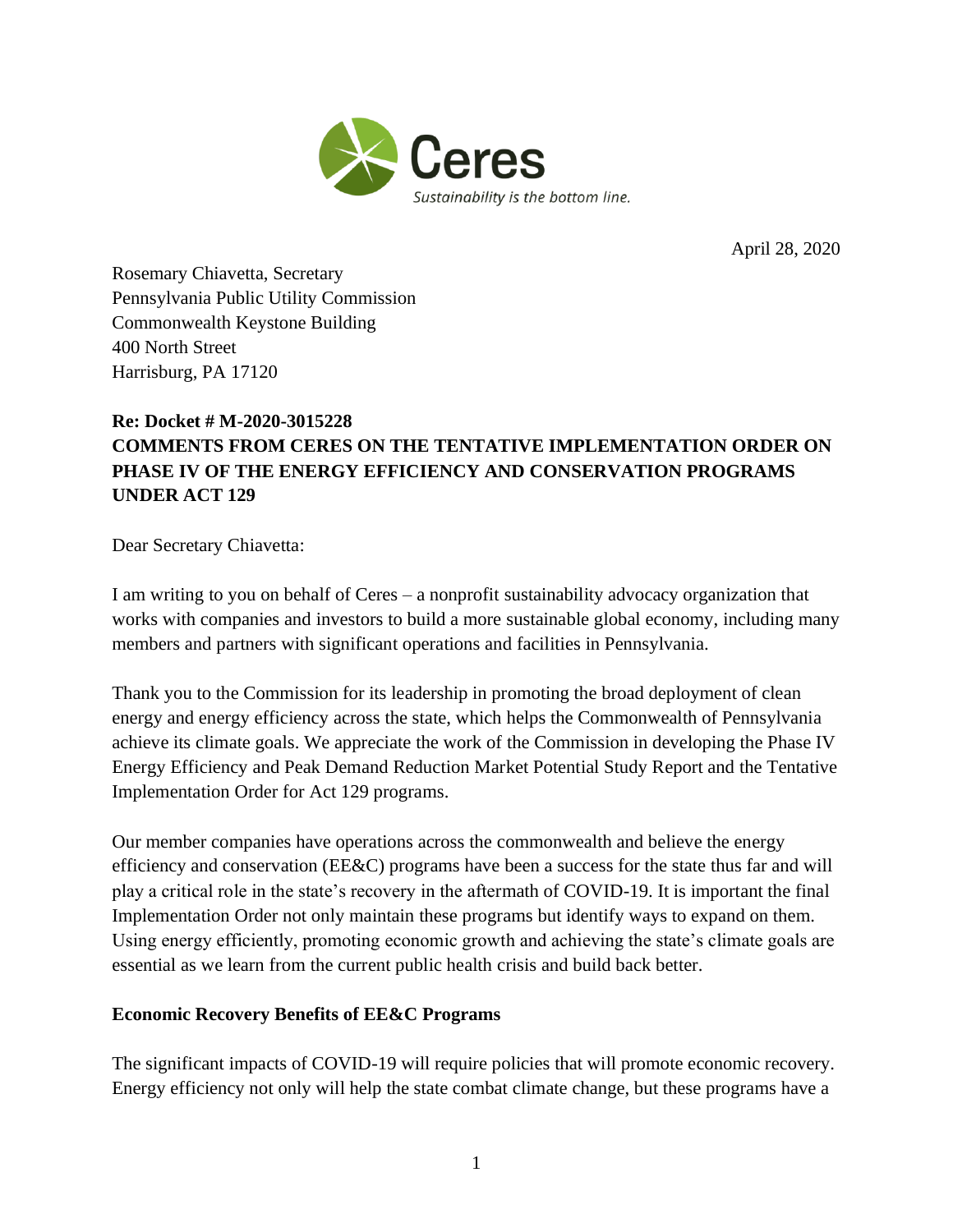proven track record of creating jobs and providing shovel-ready opportunities for local workers. In 2020, Pennsylvania started the year with over 70,000 jobs in energy efficiency. Most of these jobs were with small businesses who are now desperately trying to survive in the face of economic uncertainty. In March, the state lost 6.2% of its clean energy workforce, which accounted for over 6,000 lost jobs.<sup>1</sup> We expect even more job losses in April as on-site work in homes and businesses has declined significantly due to social distancing.

By continuing with a strong and robust EE&C program, the state will send a clear signal to energy efficiency businesses that it is committed to cost-effective energy savings and climate solutions. This economic certainty will be important as these businesses determine how best to manage their operations over the coming months. The economic benefits also extend to all customers—both residential consumers and businesses—who will realize savings on their energy bills. Residents spending more time at home can reap even greater benefits from efficiency efforts, while office spaces and commercial properties can utilize their often under-occupied status to enjoy significant savings from energy retrofits.

Act 129 has been a success. According to the Public Utilities Commission, every dollar invested in energy-saving programs returns \$1.31 in benefits.<sup>2</sup> Commercial efficiency benefits will exceed \$453 million for last year's programs.<sup>3</sup> These benefits reach all utility customers regardless of whether they directly participate in energy savings efforts.

Energy efficiency is Pennsylvania's least expensive energy option. Investing in energy efficiency keeps Pennsylvania's energy costs affordable, reliable, and stable. This will be crucial as businesses begin to reopen and are forced to make critical decisions on how to restart operations. Any reduction or under-investment in EE&C programs means that the state is forgoing its least expensive energy option, which will drive up utility rates. Efforts to lower costs will go a long way towards helping businesses come back online.

## **Recommendations for Strengthening the Implementation Order**

We strongly believe that any recommendation to suspend or delay the implementation of Phase IV EE&C program requirements should be rejected. As previously discussed, EE&C programs have saved consumers money across the state and will be a crucial part to restarting our economy again. A suspension or delay of these programs will harm consumers who stand to benefit from these savings and will jeopardize thousands of jobs—a majority of which support small

<sup>1</sup> E2 Report on "Clean Energy Employment Initial Impacts from the COVID-19 Economic Crisis, March 2020," April 14, 2020[, https://e2.org/wp-content/uploads/2020/04/Clean-Energy-Jobs-Initial-COVID-19-Memo-Final.pdf.](https://e2.org/wp-content/uploads/2020/04/Clean-Energy-Jobs-Initial-COVID-19-Memo-Final.pdf) <sup>2</sup> "Act 129 Statewide Evaluator Annual Report: Program Year 9: June 1, 2014 – May 31, 2015," Presented to the Pennsylvania Public Utilities Commission, February 28, 2019, [http://www.puc.pa.gov/Electric/pdf/Act129/Act129-](http://www.puc.pa.gov/Electric/pdf/Act129/Act129-SWE_AR_Y9_022819.pdf) [SWE\\_AR\\_Y9\\_022819.pdf.](http://www.puc.pa.gov/Electric/pdf/Act129/Act129-SWE_AR_Y9_022819.pdf)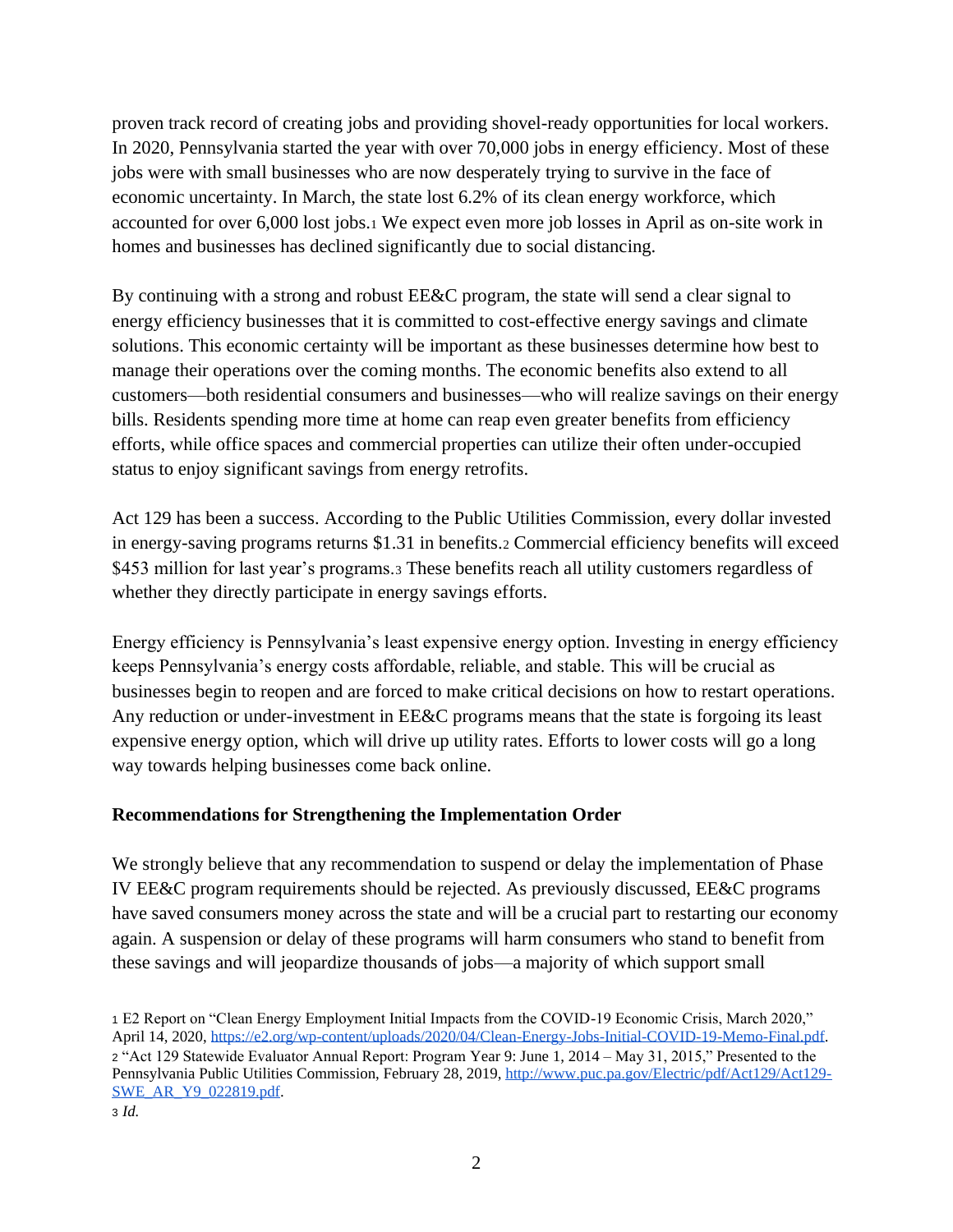businesses. Without a clear signal that the state remains committed to EE&C programs, the state risks losing hundreds of millions of dollars of benefits for ratepayers.

The commonwealth should consider the following improvements to strengthen the EE&C programs:

**1. As a response to the significant effects of the COVID-19 pandemic, the Commission should prioritize funding for EE&C projects in-progress or scheduled, and accelerate resources for projects in largely vacant government, school, and commercial facilities.** The Governor's current "Stay at Home" order has made in-home and commercial energy audits a challenge to complete or has resulted in the cancellation of these services. It has also shut down current projects in facilities required to be closed under the Order. This has placed a significant strain on the ability of energy efficiency companies to operate.

Schools, universities and many public buildings are largely vacant and would benefit from the implementation of energy efficiency projects that would deliver near- and long-term energy savings. There are also a number of commercial facilities that will be vacant over the coming months, as well as ambulatory and outpatient hospital facilities that are currently closed. The Commission should direct the utilities to examine current and planned EE&C projects to prioritize those at currently closed facilities and encourage the use of funds for future projects at facilities likely to remain closed over the coming months so long as energy efficiency providers are compliant with CDC recommendations on social distancing and personal protective equipment.

Focusing on these projects will create and preserve energy efficiency jobs in the short term and better position the state to achieve its goals in the long term. It will also expedite completion of projects in unoccupied facilities since they will not be interfering with the normal course of business. In addition, the ratepayers of these largely vacant facilities are likely to appreciate opportunities for energy cost savings the most, as their financials will be most affected by their required vacancies.

**2. The Commission should ensure that utilities continue to invest in EE&C programs after savings targets have been met as long as it is cost-effective.** Utilities do not presently have a positive financial motivation to continue to invest in energy efficiency programs after required reductions in consumption are met, and face disincentives to further efficiency since such investments would erode electricity sales revenue.

The Market Potential Study Report shows that customers would benefit from such investments up to and even beyond the legislatively imposed 2% budget cap. Even within the 2% cap, there is a history of substantial unspent budgets and utilities do not have the appropriate incentives to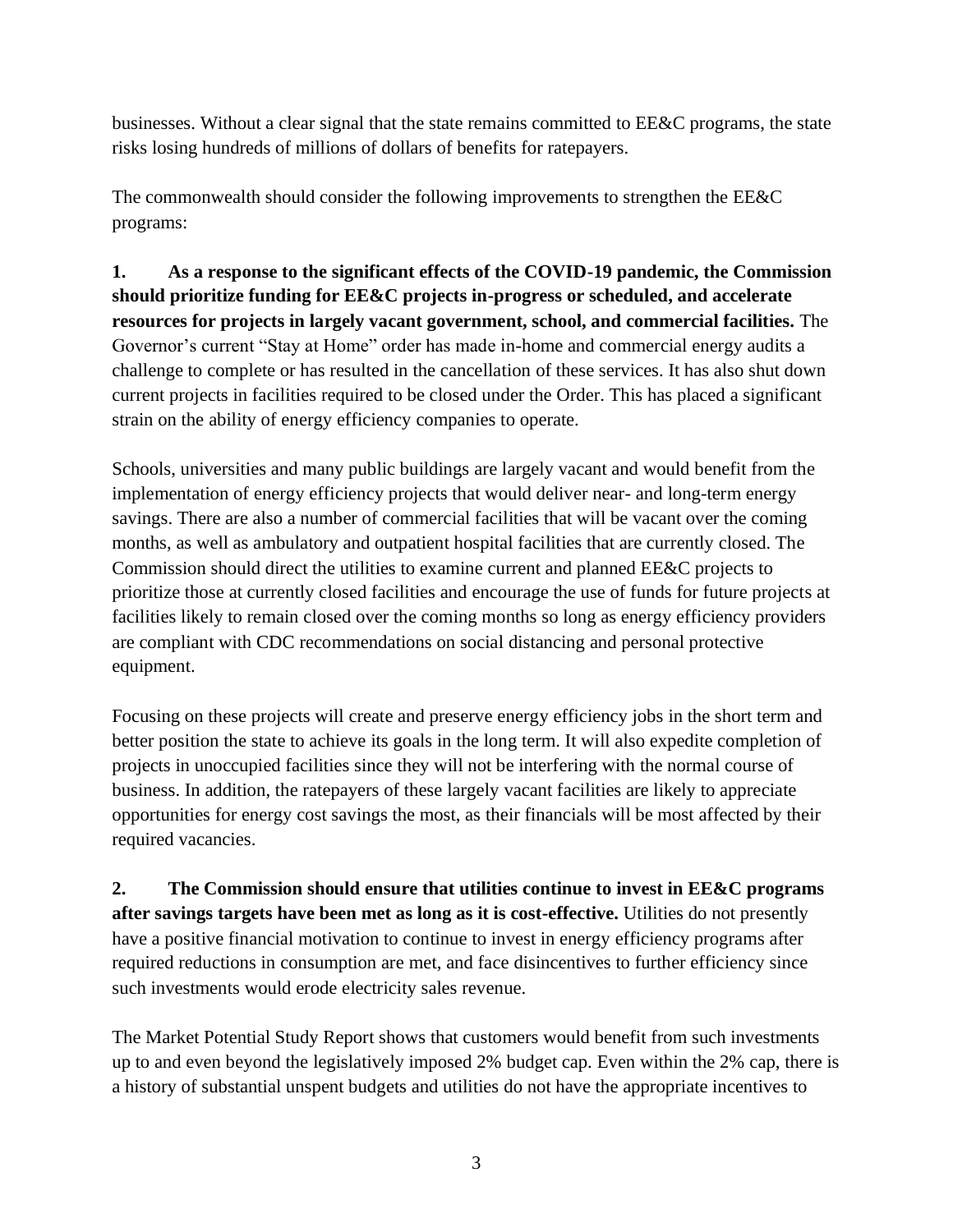focus on additional cost-effective savings. The Commission has already put in place policies intended to encourage utilities to invest in energy efficiency beyond the required reductions in consumption by allowing utilities to carry forward the full value of savings generated in one phase to the next. Encouraging utilities to continue to invest in programs after savings targets are met is in line with the Commission's reasoning.

**3. The Commission should consider revisions to its savings carryover policy or other proposals that would be more effective in achieving additional savings and benefits for customers.** The current savings carryover policy has demonstrated limited effectiveness in motivating utilities to maximize energy efficiency investment beyond the mandatory savings targets. This is evidenced by the underspending of available funding and the reporting of actual spending below the budget caps. Allowing savings carryover helps ensure that programs do not experience interruptions which is damaging for businesses utilizing and servicing these programs and customers planning projects that are time-dependent, but past experience shows utilities are not motivated to maximize energy efficiency investments beyond the mandatory savings targets. And the savings carryover ends up displacing savings from what otherwise would be new investments and more savings in the next phase. Therefore, that the current carryover policy is not effective. It is important to encourage performance above the targets while preventing carryover from displacing new investments. We recommend the Commission consider revisions or new proposals from stakeholders.

**4. The proposed EE&C budgets should be adjusted for inflation in order to produce the intended levels of savings for customers.** Act 129 budgets were established in 2009 based on energy efficiency costs from 2006. These budgets have not been adjusted for inflation. Inflation adjustments are crucial for ensuring the consistency of purchasing power of the budgets; otherwise, EE&C programs will not produce the intended level of savings or benefits expected under Act 129. An inflation adjustment to convert 2006 dollars to 2019 dollars would result in about \$300 million of additional funding available for Phase IV programs, which then would be invested in additional cost-effective energy efficiency projects to benefit customers.

**5. The utilities should invest 100% of their annual spending limits into EE&C programs so long as the investment is cost-effective.** The Market Potential Study Report finds that energy efficiency investments up to and beyond the budget cap are cost-effective. By refunding excess spending under Phase III budgets to ratepayers rather than directing utilities to invest further in EE&C programs, the Commission is forgoing significant benefits to customers. Additional investment in cost-effective programs will result in additional net customer benefits. Net customer benefits from energy efficiency programs have been verified by all evaluation reports to date. We believe that excess budgets from Phase III should either be fully invested into EE&C programs or the Commission should consider the establishment of supplemental or pilot programs for these remaining funds.